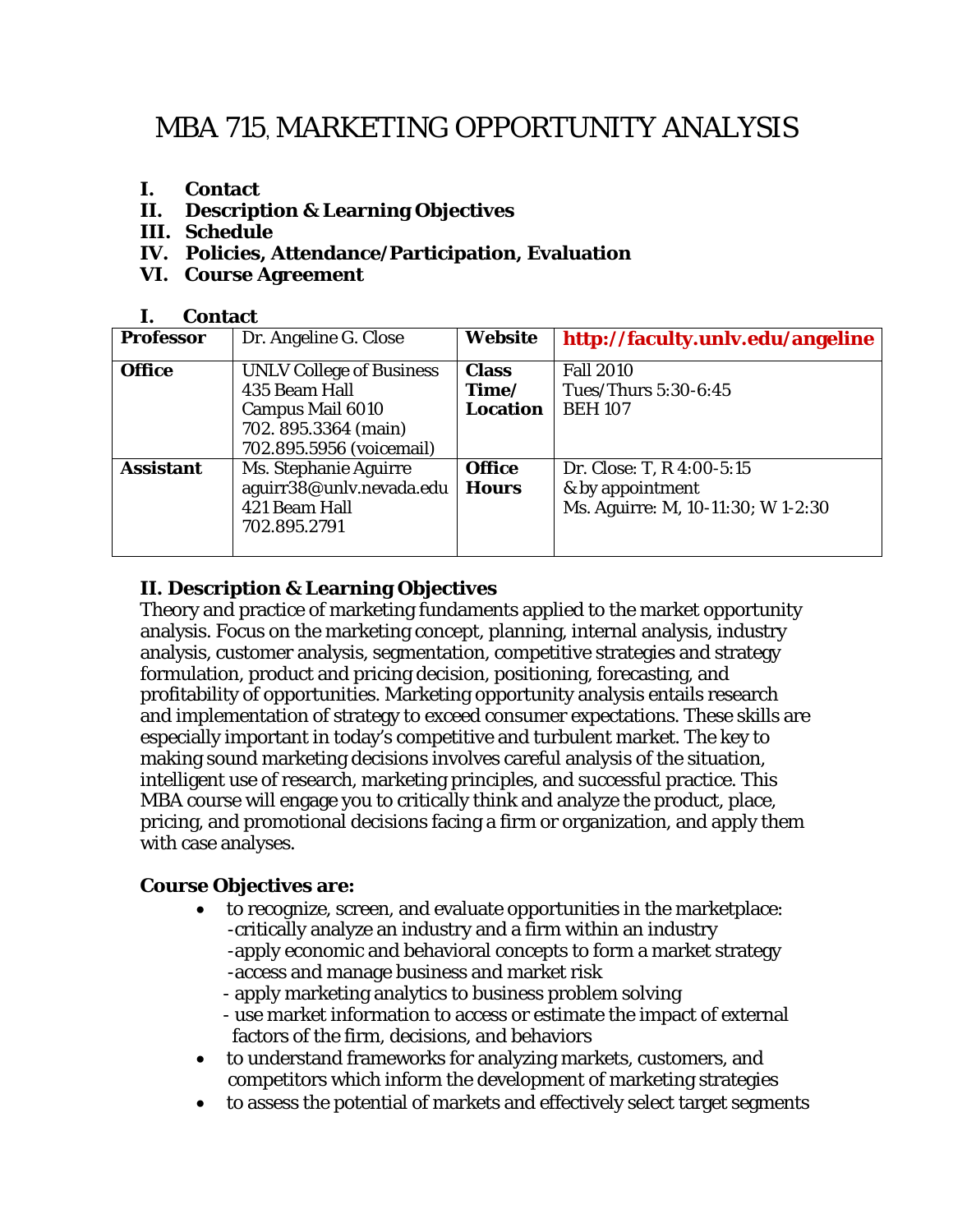- to understand how information technology and the global economy relate to marketing opportunities
- to develop writing, speaking, group work and critical thinking skills via strategic case studies

To achieve these objectives, we will employ "lecturettes" and cases. You must devote yourself to reading, participating in class discussions, and critically think. We will be reading and discussing a range of marketing strategy cases that will challenge you with a variety of unique, complex, and sometimes confusing circumstances. The challenge will be to draw lessons or takeaways from each case that we can generalize across all situations for your careers.

**Required Text with Casebook:** Marketing Management Knowledge and Skills, 9th edition, by J. Paul Peter and James H. Donnelly, Jr. ISBN 978-0-07- 338113-8. This text includes the cases we will employ for discussion/assignments.

**Required Text:** *The Case Study Handbook: How to Read, Discuss, and Write Persuasively About Cases*, by William Ellet, Harvard Business School Press, Boston, Massachusetts. This book prepares you for what is expected of you for your case grades.

## **Websites and communication**: My website is

**http://faculty.unlv.edu/angeline** Please check our site and your *UNLV email* often for updates. Exam grades will be posted on Webcampus.

#### **III. Schedule**

| <b>WEEK</b>    | <b>DATE</b> | <b>TOPIC</b>                                                                                                                                                                                                                                                                                                                                                                                                                      | <b>READING</b>                                              |
|----------------|-------------|-----------------------------------------------------------------------------------------------------------------------------------------------------------------------------------------------------------------------------------------------------------------------------------------------------------------------------------------------------------------------------------------------------------------------------------|-------------------------------------------------------------|
|                | $T8-24$     | <b>Course Introduction; Introduction to the Case Method</b><br><b>Strategic Planning and the Marketing Management</b><br><b>Process</b><br>-Sign and return syllabus: Due beginning of next class<br>-Email Ms. Aguirre your name, undergrad major or<br>professional area and 4 preferences of cases by 8-25<br>at noon; otherwise your group case will be assigned at<br>random. I will try to have diversity in areas for each | Ch 1: Print<br>Mkt. Plan<br>Outline<br>Mkt. Plan<br>Outline |
|                | $R8-26$     | group.<br>Introduction to the Case Method;<br><b>Strategic Planning and the Marketing Management</b><br><b>Process</b>                                                                                                                                                                                                                                                                                                            |                                                             |
| $\overline{2}$ | T 8-31      | Marketing Research: Process and Systems for Decision<br><b>Making</b><br><b>Event Marketing Research</b>                                                                                                                                                                                                                                                                                                                          | Ch <sub>2</sub>                                             |
|                | $R9-2$      | <b>Case 1: Starbucks</b>                                                                                                                                                                                                                                                                                                                                                                                                          | Case<br>Leaders:                                            |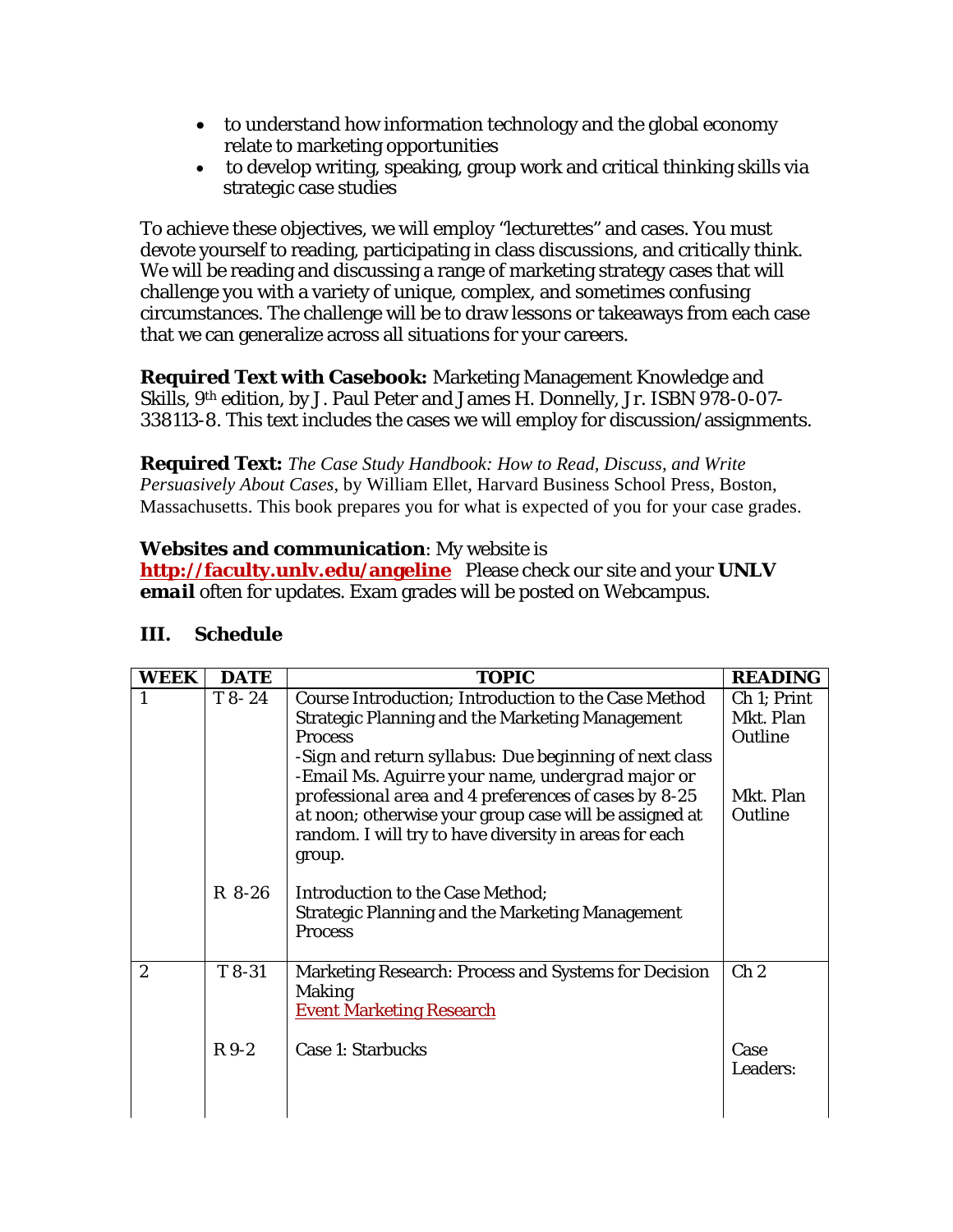| 3                | T 9-7              | Lexus Las Vegas Tennis Open: Research Presentation<br>and Discussion: The Role of Consumer Behavior on<br><b>Event Marketing</b>                                                                                                                                                       | Paper                         |
|------------------|--------------------|----------------------------------------------------------------------------------------------------------------------------------------------------------------------------------------------------------------------------------------------------------------------------------------|-------------------------------|
|                  | R 9-9              | <b>Consumer Behavior</b>                                                                                                                                                                                                                                                               | Ch.3                          |
| 4                | T 9-14             | <b>Business Buyer Behavior</b>                                                                                                                                                                                                                                                         | Ch <sub>4</sub>               |
|                  | R 9-16             | Case 2: Harley-Davidson, Inc.                                                                                                                                                                                                                                                          | Case<br>Leaders:              |
| $\overline{5}$   | $T9-21$            | <b>Market Segmentation</b>                                                                                                                                                                                                                                                             | Ch <sub>5</sub>               |
|                  | R 9-23             | <b>Case 3: Panera Bread Company</b>                                                                                                                                                                                                                                                    | Case<br>Leaders:              |
|                  |                    | *Extra Credit Opportunity: Learn about event<br>marketing firsthand with field research with me at<br>Red Rock Country Club Las Vegas, NV September<br>26 - October 3, 2010. Details TBA.                                                                                              |                               |
| $\boldsymbol{6}$ | T9-28              | <b>Product and Brand Strategy</b>                                                                                                                                                                                                                                                      | $\overline{Ch6}$              |
|                  | R 9-30             | Case 4: Coach, Inc.                                                                                                                                                                                                                                                                    | Case<br>Leaders:              |
| 7                | $T10-5$            | <b>New Product Planning and Development</b>                                                                                                                                                                                                                                            | Ch <sub>7</sub>               |
|                  | $R$ 10-7           | <b>Case 5: Cowgirl Chocolates</b>                                                                                                                                                                                                                                                      | Case<br>Leaders:              |
| 8                | T <sub>10-12</sub> | <b>Research Presentation and Discussion: Event</b><br>Marketing (and Discussion from the Lexus event)                                                                                                                                                                                  | Paper                         |
|                  | R 10-14            | <b>Individual Case Essay Due in Class.</b> Refer to the<br>guidelines of case essays discussed and I will announce<br>the case in class on the class before. You must be<br>present in class to receive full credit for this essay.<br>Typed, Due in class at 5:30. Not accepted late. | <b>MIDTERM</b><br><b>CASE</b> |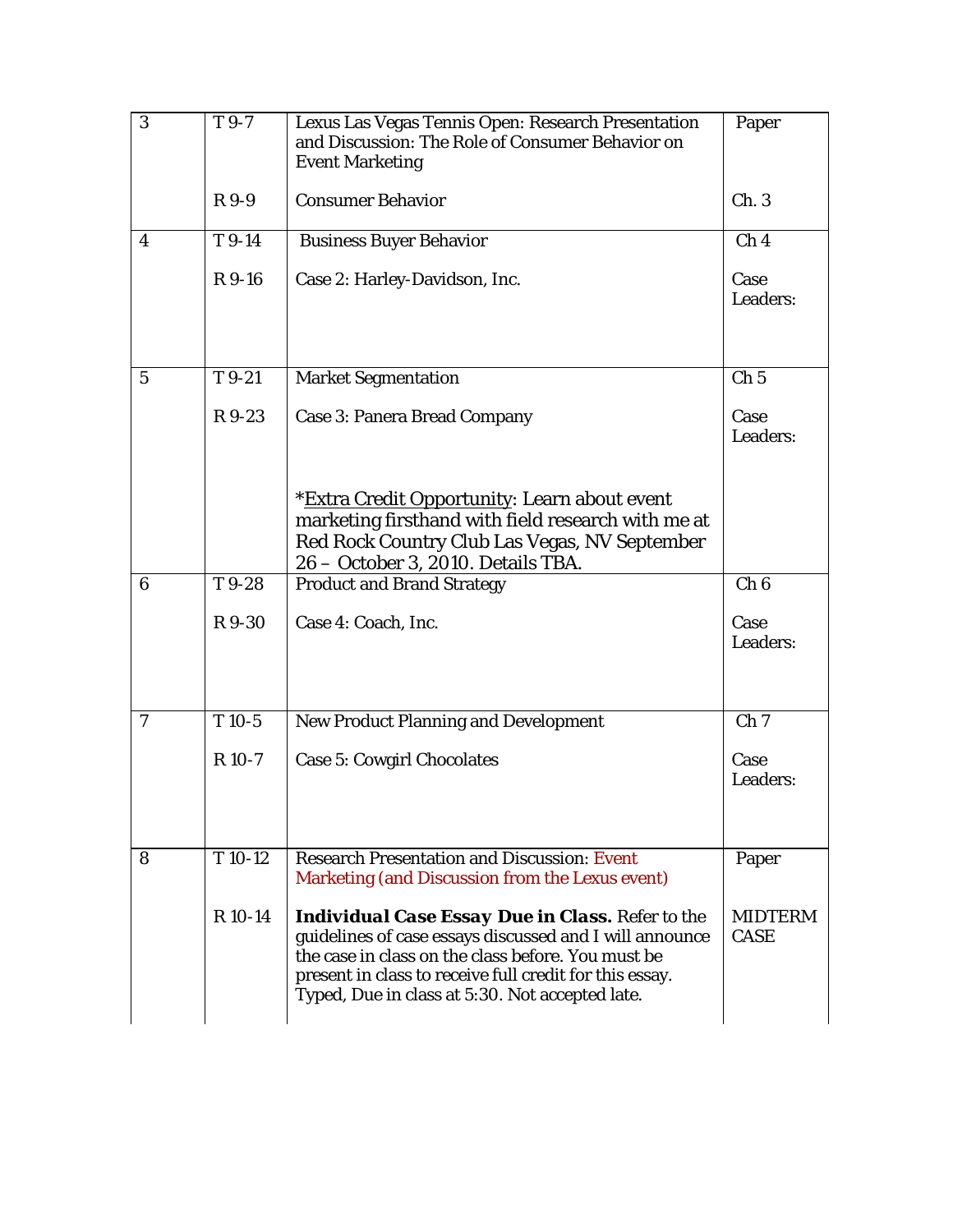| 9  | T 10-19             | <b>Integrated Marketing Communications: Advertising,</b><br>Sales Promotion, Public Relations, and Direct<br><b>Marketing</b><br><b>Advertising Laws</b><br>Peoplemeter | Ch 8               |
|----|---------------------|-------------------------------------------------------------------------------------------------------------------------------------------------------------------------|--------------------|
|    | R 10-21             | Case 6: Dove-Campaign for Real Beauty                                                                                                                                   | Case<br>Leaders:   |
| 10 | T10-26              | Personal Selling, Relationship Building, and Sales<br>Management                                                                                                        | Ch <sub>9</sub>    |
|    | R 10-28             | Case 7: Abercrombie & Fitch. Co.                                                                                                                                        | Case<br>Leaders:   |
| 11 | $\overline{T}$ 11-2 | <b>Distribution Strategy</b><br><b>E-Marketing Blunders</b>                                                                                                             | $\overline{Ch}$ 10 |
|    | R 11-4              | Case 8: Walmart                                                                                                                                                         | Case<br>Leaders:   |
| 12 | T 11-9              | <b>Pricing Strategy</b>                                                                                                                                                 | $\overline{Ch}$ 11 |
|    | R 11-11             | Veterans' Day Break: Thank those who serve us!                                                                                                                          |                    |
| 13 | $T$ 11-16           | <b>Service Marketing</b>                                                                                                                                                | Ch 12              |
|    | R 11-18             | Case 9: ebay                                                                                                                                                            |                    |
| 14 | $T11-23$            | <b>Global Marketing</b>                                                                                                                                                 | Ch 13              |
|    | R 11-25             | <b>Thanksgiving Break</b>                                                                                                                                               |                    |
| 15 | T 11-30             | <b>Industry Speaker</b>                                                                                                                                                 |                    |
|    | R 12-2              | Case 10: Ruth Chris: The High Steaks of International<br>Expansion                                                                                                      | Case<br>Leaders:   |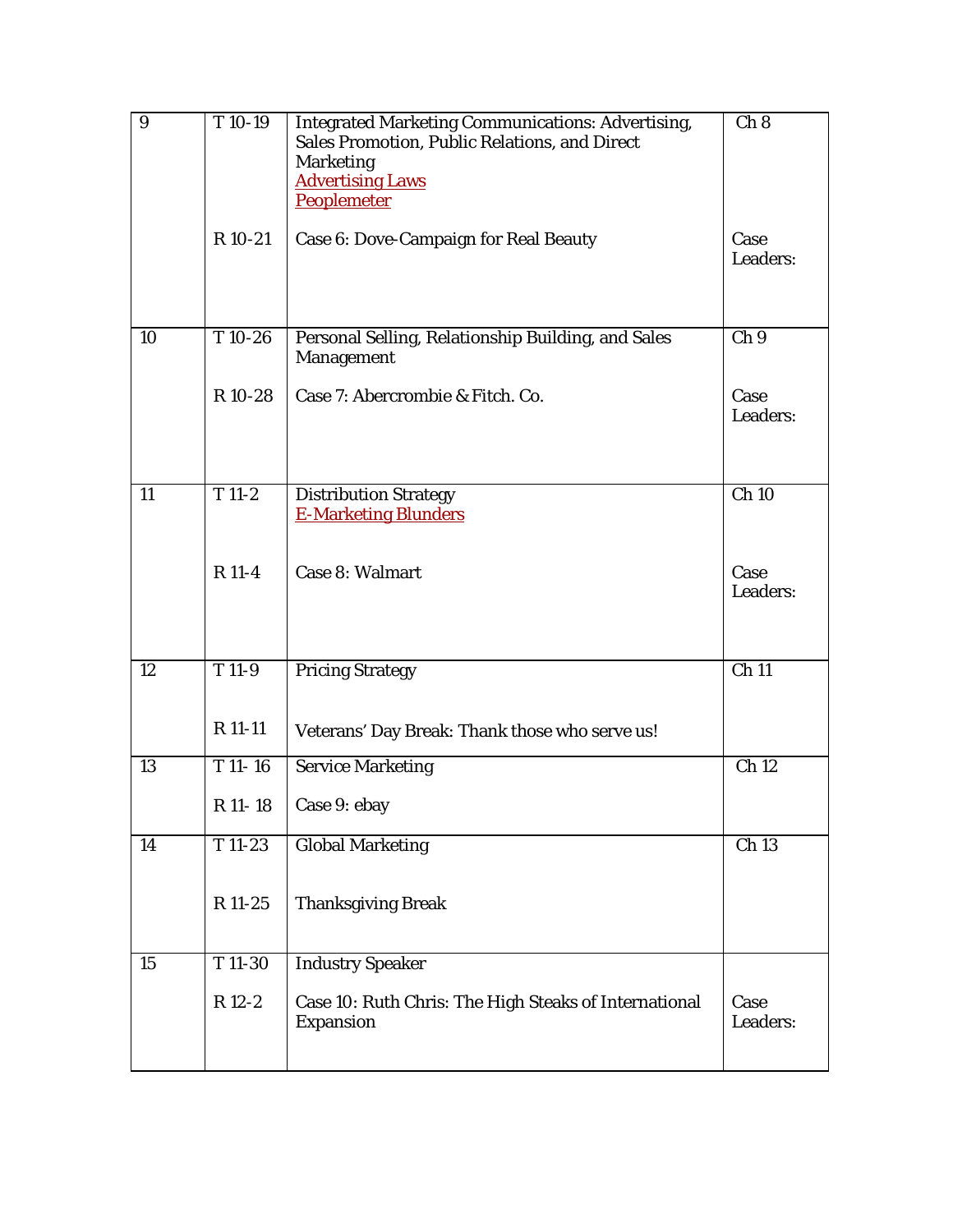| 16 | $T_{12-4}$ | Study Day; announcement of the final individual case                                                                                |  |
|----|------------|-------------------------------------------------------------------------------------------------------------------------------------|--|
|    | R 12-9     | FINAL MEETING & INDIVIDUAL CASE ESSAY DUE<br>IN CLASS (6:00-8:00pm in BEH 107)- Cases due at 6.<br>Cases will not be accepted late. |  |

### **IV. Policies, Attendance/Participation & Evaluation**

**Policies:** *You are why I am here*. *Please turn off cell phones and do not use laptops in class for purposes other than notetaking. During case days, there are no laptops allowed.* Failure to adhere to such policies results in zero participation points. The University has other policies to adhere by:

**Disabilities:** The UNLV Disability Resource Center (DRC) houses the resources for students with learning or other disabilities. If you have a documented disability that may require accommodations, you will need to contact the DRC for the coordination of services. The DRC is located in Room 137 of the Student Services Complex. The phone number is 702-895-0866 or TDD 702-895-0652. You may also visit their website at www.unly.edu/studentlife/drc.

**Academic Dishonesty:** Academic dishonesty will not be tolerated. Acts of academic dishonesty include, but are not limited to, cheating on an exam, stealing exam questions, and plagiarizing. If you are suspected of academic dishonesty in this course, the instructor will take actions according to university policy to resolve the suspicion. If the instructor believes you are guilty of academic dishonesty or violation of the honor code, you will receive an "F" for the course and your case will be reported to the Student Judicial Affairs with a recommendation that the University pursue the severest penalties possible for your actions. Moreover, you are required to comply with the following honor code that will apply to conduct during this course.

#### *Honor Code*

- $\circ$  With the exception of assigned group work or team projects, when completing the requirements for this course, you must complete the writing individually, without collaborating in any form or manner with other students.
- $\circ$  For group work or team projects, teams are prohibited from collaborating with each other.
- $\circ$  If you become aware of any students or teams in the class who have violated the above two conditions, you are obliged to report them immediately to the instructor. Failure to do so will be considered violation of this code.

**Copyright:** The University requires all members of the University Community to be familiar with and follow copyright and fair use requirements. You are individually and solely responsible for violations of copyright and fair use laws. The University will neither protect nor defend you nor assume any responsibility for employee or student violations of fair use laws. Violations of copyright laws could subject you to federal and state civil penalties and criminal liability as well as disciplinary action under University policies. To help familiarize yourself with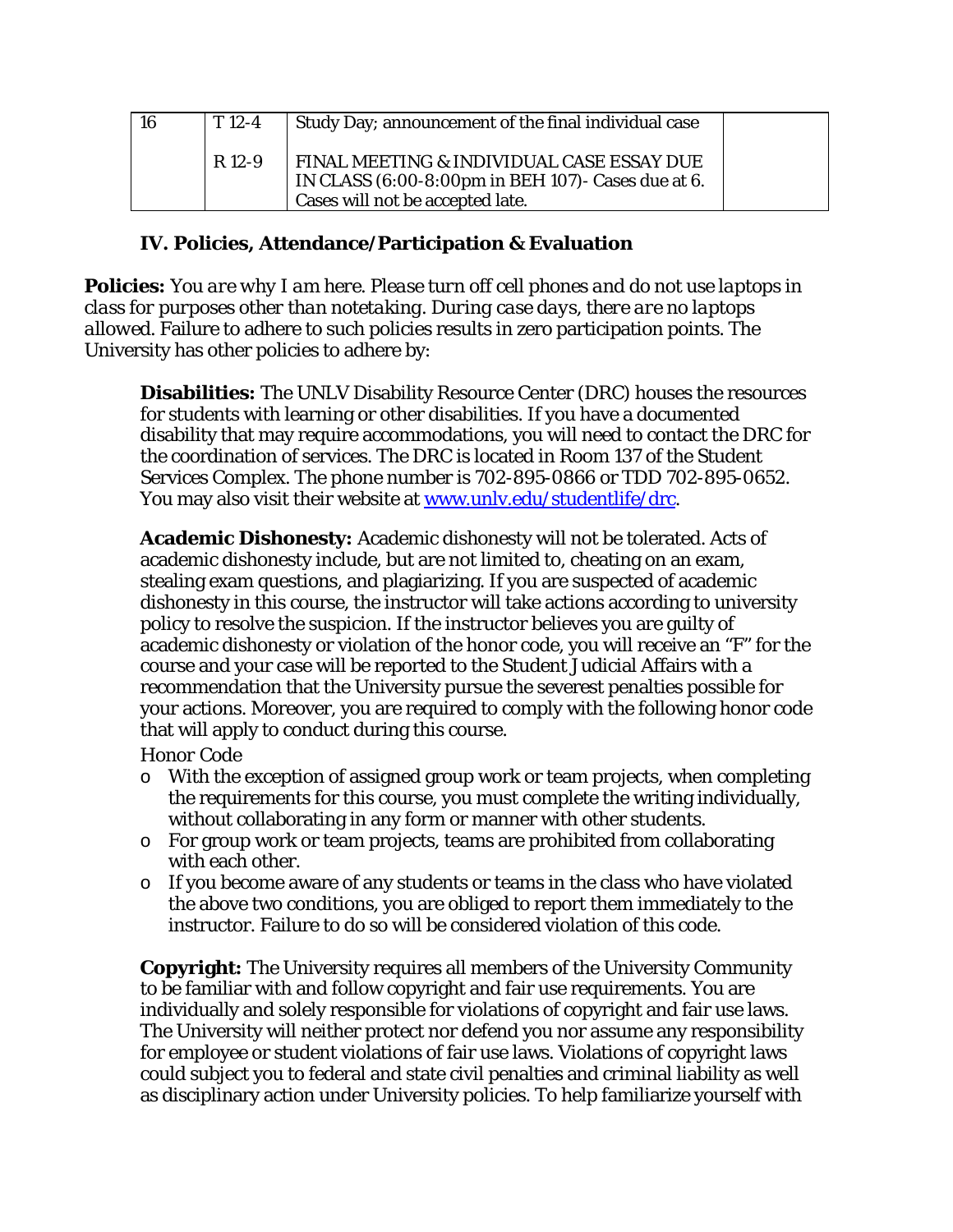copyright and fair use policies, the University encourages you to visit its copyright web page at: http://www.unly.edu/committees/copyright.

**Religious Holidays:** You have until the second week to notify the professor of anticipated absences due to religious holidays. Accommodations will be made in advance for students who must miss a class due to observance of such holidays.

**Attendance/Participation:** Attendance and insightful participation is a crucial part to your learning. If you miss an extensive amount of class, it will be recommended that you not receive course credit unless receiving notice from the university of an extenuating circumstance. The Donald says missing meetings means "You're fired!" To maximize your participation, focus and share your views *each session* to show that you are prepared just like in the business world.

\*Extra Credit Opportunity: Learn about event marketing firsthand with field research with me at Red Rock Country Club Las Vegas, NV September 26 – October 3, 2010. We will measure the event satisfaction and Lexus' sponsorship perceptions among attendees of this pro tennis event. Las Vegas is proud to welcome the USTA \$50,000 Women's Pro Circuit Tennis Tournament hosted by Red Rock Country Club. This exciting event will feature international talent and local aspiring female athletes competing for money and precious Sony Ericsson WTA points. The Red Rock Country Club is providing the ultimate venue for the tournament featuring eight championship courts in addition to a beautiful stadium court, all set in the illustrious community of Summerlin. We are proud to help demonstrate the value to Lexus and Red Rock to keep this event and the ensuing economic development in Vegas sports alive. I am very passionate about this! Please consider joining me. I will share more details in class as the event draws nearer.

#### **Evaluation:**

- $\circ$  Case participation in class is worth 100 points (25%).
- $\circ$  The team case presentation & team decision essay is worth 100 pts. (25%).
- o The individual case essay is worth 100 points  $(25\%)$ .
- o The final case essay/ learning overview is worth 100 points (25%).
- 93% and higher A
- 90 to less than 93 A-
- 87 to less than 90 B+
- 83 to less than 87 B
- 80 to less than 83 B-
- 77 to less than 80  $C+$
- 73 to less than 77 C
- 70 to less than 73 C-

#### **CASE/CLASS PARTICIPATION: (25%)**

 Your grade incorporates in-class discussion and case participation. The case method is a method that challenges us by bringing issues as close as possible to real world business situations. Case studies will have us thinking from the marketing manager's viewpoint. Be prepared to discuss/debate these cases in class. For each case, you are expected to prepare a plan of action for the main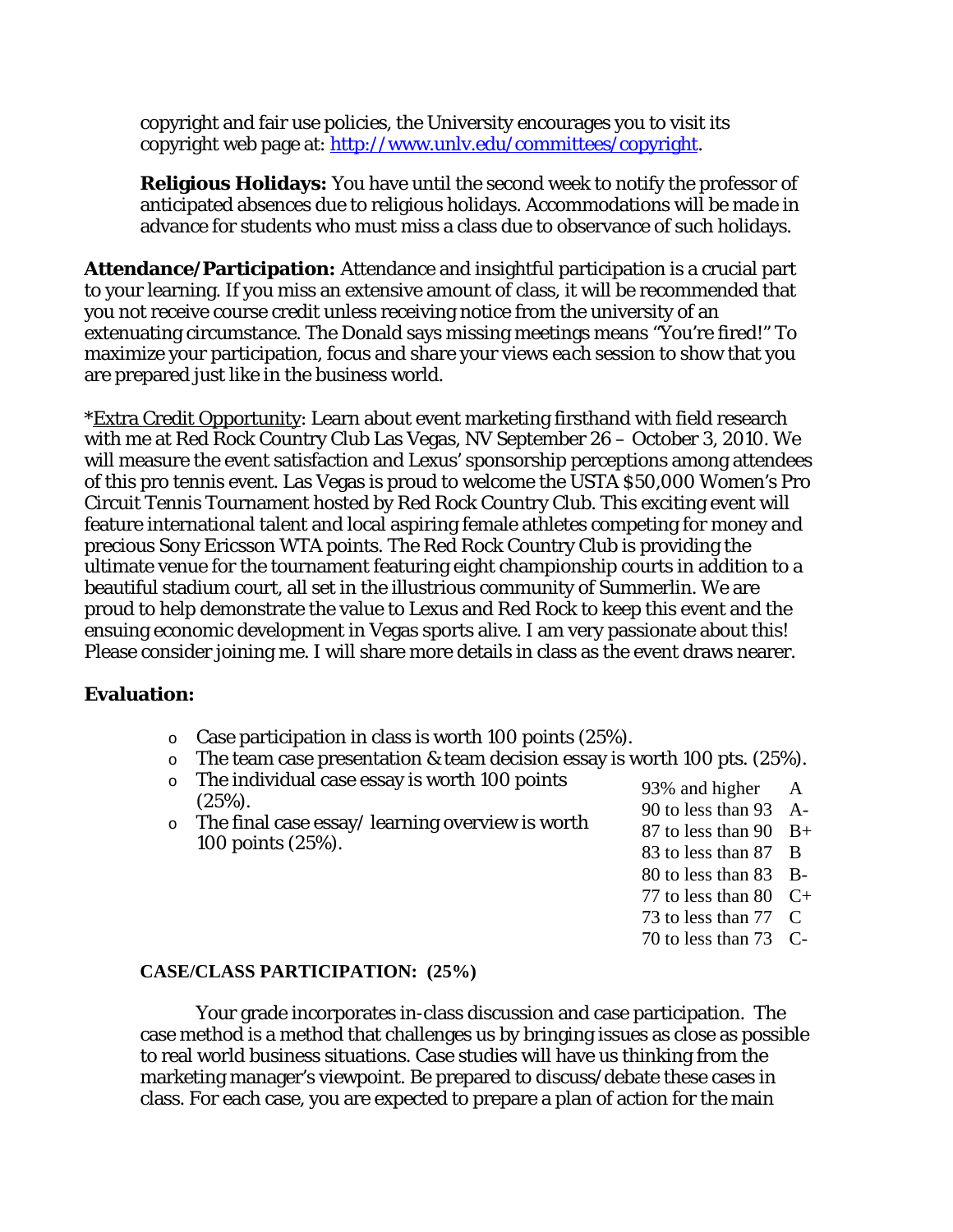decision maker in the case and be ready to share and discuss the rationale and details of it with the class as a whole. *For details in maximizing your case participation, refer to Ch. 8 in our Case Study Handbook.*

 Case study courses are participant-centered, not lecture-based. As such, they call for active learning and work best when student-driven group discussion is the central learning mode. The achievement of this course's objectives relies on in class *student-driven* discussion. The instructor plays a key role in case discussions, but unless students take ownership of discussions, the course will degenerate into a lecture-based course. You can maximize your learning by being open to new ideas, be willing to share your ideas and, equally, listen to the ideas of classmates. Indeed, classmates are a rich source of experiences and insights that can facilitate learning during case study and you should try to leverage that in an ethical and responsible manner. Other factors that will enhance your rate of learning (and grade) include enthusiasm, informed opinion, and a willingness to pursue counter-intuitive insights. Healthy skepticism is also welcome but not cynicism. It is my responsibility to facilitate case discussions. However, it should be understood that I am the only one in the course who does not need to make a decision about the case. That would be defeating the purpose of the course.

 The best system of preparation involves individual and group study, in that order, before the class. Individual study should be done first to gain mastery of the facts and issues in a case and to formulate your recommendations. Having done this, you should meet (face-to-face, online, phone conference, etc) with classmates to test your arguments and exchange viewpoints. This course is purposely designed to overwhelm individual effort and encourage group effort; there are too many case studies for one person to handle. Please develop a habit of working out solutions to cases with others prior to class. READ EACH CASE BEFORE CLASS. YOU ARE EXPECTED TO BE VERY FAMILIAR WITH ALL CASES BEFORE THE SESSION.

 Your participation and contribution to case discussions will be evaluated throughout the semester and points for it will be awarded and weighted by 100 points in the determination of your total points for the course. I will track discussion contribution performance by keeping attendance (since you cannot contribute unless you are present) and noting the quality (not quantity) of your contributions to discussions. *Please bring a name card with your first name and last initial and place it in my view during each case session.* The tracking notation and rubric is described below.

 $\checkmark$ 3 check marks: Contributions mirror an outstanding level of preparation. Mastery of case facts is obvious. Comments are directed to the class, include highly relevant ideas synthesized from case information, and offer new ground upon which others may and do build prolific class discussion. Arguments are very sound and persuasively communicated. [Consistent pattern of 3 pluses = 100 points.]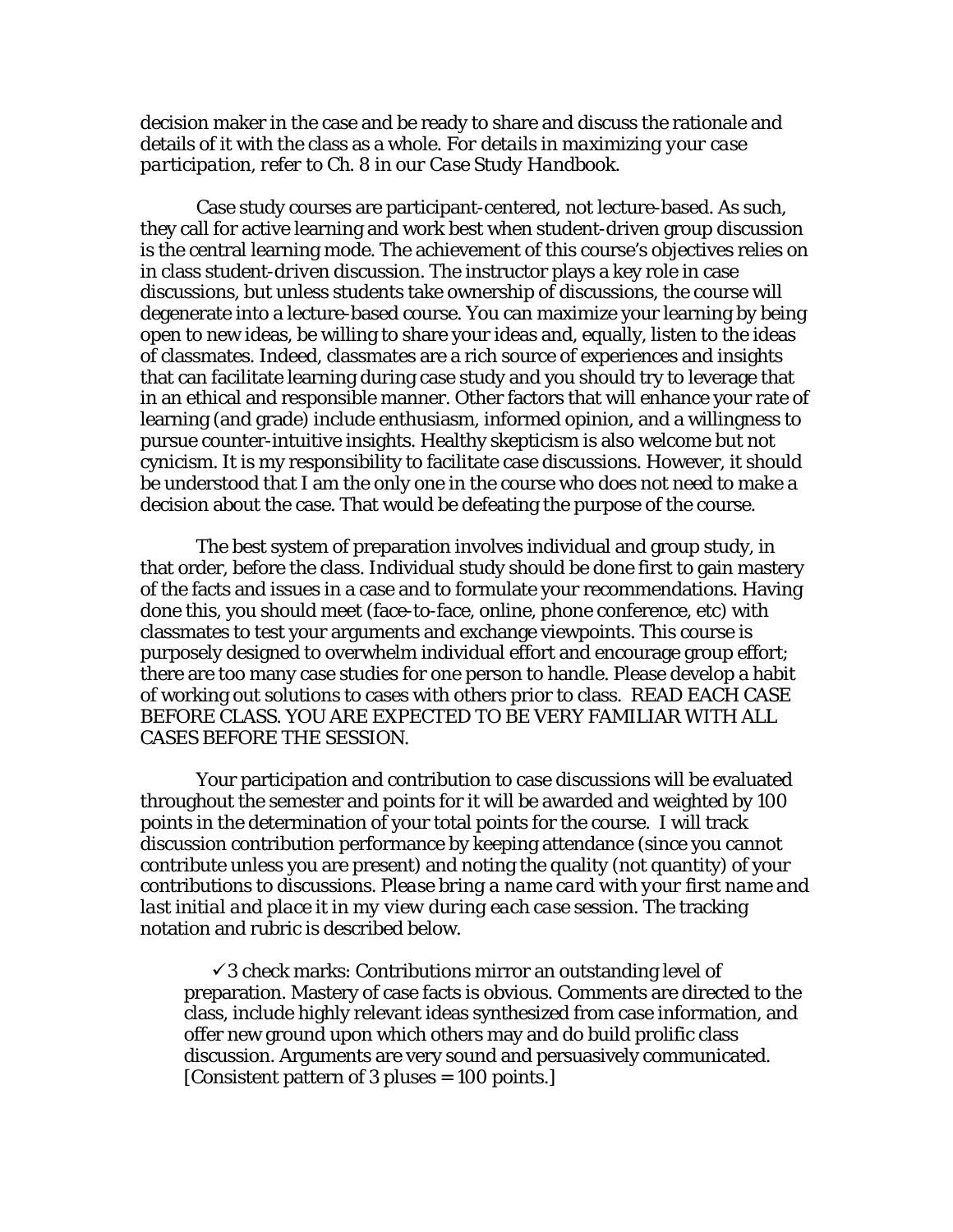2 check marks: Contributions mirror a thorough level of preparation. Strong familiarity with case facts is obvious. Comments are mostly directed to the class, include relevant ideas synthesized from case information, and offer familiar ground upon which others may and do build relevant class discussion. Arguments are fairly sound and, for the most part, persuasively communicated to the class. [Consistent pattern of 2 pluses = 75 points.]

1 check mark: Contributions mirror a satisfactory level of preparation. Some familiarity with case facts is obvious. Comments are directed more to professor than to the class, include obvious ideas easily synthesized from case information, and offer little ground upon which others may build useful discussion. Arguments are somewhat sound and somewhat persuasively communicated to the class. [Consistent pattern of 1 plus = 50 points.]

No plus mark (indicated by X): Contributions mirror an inadequate level of preparation. Familiarity with case facts is lacking. Comments are directed to professor only and not to the class, include mainly restatement of case information, and offer no ground upon which others may build useful class discussion. Arguments are not sound and poorly communicated to the class. (Note: This mark will be given if a student is present but does not contribute to the discussion. The professor will use cold calls to try and minimize the chances of this occurring.) [Consistent pattern of X marks  $= 25$  points].

Pattern of absences to the course content leads to ill-informed remarks during case analyses. Thus, it is crucial to be at lectures and cases. [Consistent pattern of absences= 0 points].

In a class of 50+ students, not everyone will have a chance to contribute to class discussion in each class. Please allow for other students to have an opportunity to speak if you have already made your point. Therefore, patterns of plus marks earned will be the basis for assigning a score for course participation.

In sum, a case study course depends on every class member to come prepared for class, be willing to make meaningful contributions that further class progress, and give full attention to the discussion. If you cannot fulfill these duties your personal development will be impeded and you will be letting the class down. Please do not take my course if you are not prepared to read & make it a priority.

#### **TEAM CASE PRESENTATION AND TEAM DECISION ESSAY: (25%)**

Your grade also incorporates a case presentation and team decision essay. Please select four cases from the syllabus that you are most interested in and email them to Stephanie, our GA asap (by 8-25 at noon). The group size looks like 4 per case, yet will depend on final class enrollment.

Today, the ability to communicate clearly through written arguments about business situations is on par with the ability to make persuasive oral arguments.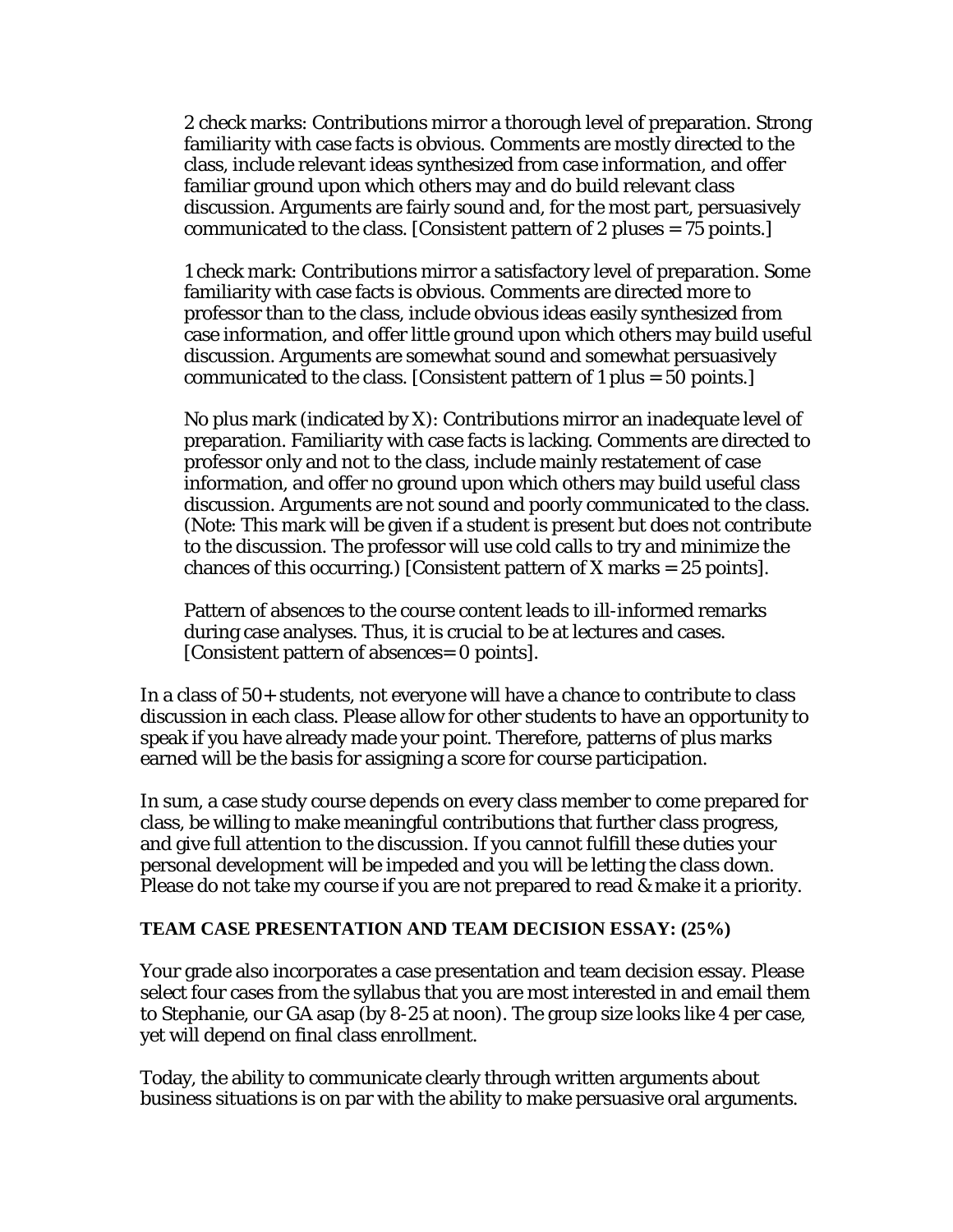Furthermore, much of marketing is done in teams. Hence, you are required to work with your assigned team and turn in a decision-type essay that is due on the day of your case assignment/presentation. When completing the team essay and presentation, try to deliver an integrated essay and that truly incorporates each team member's input and consent at all stages of the process and include all equally in the presentation. That is, make it a real team effort, as opposed to, say, having each person write one section of the essay and simply compiling the pieces prior to submittal. I will know if this happens and the result is disjoined and will result in a low grade.

Group work can be frustrating, but also rewarding. Since groups are used extensively in business, this is an opportunity for you to work on your group skills. Problems (e.g., schedule conflicts, personalities) will arise but work on solving them within your group. Take responsibility and be professional.

*Group Case Presentation.* You have more flexibility for creativity here to ensure an interesting, engaging (with your classmates) case presentation. Many groups bring in examples of the product, invite an industry rep from the company, or some creative hook to the presentation. This should be an approx 45 min power point (as this includes interaction with the class and ample time for their remarks, I will not grade on exact time—yet will grade for content covered). Note with four members, this is only 10 or so minutes per person—including the interaction with your colleagues. A suggestion is to first provide a few slides on the corporate overview (you may do outside research on the company). The next few slides should be an overview of the case—the who, what, hows. Then bring up the issue/decision. Incorporate images, graphs, and questions into your power point slides for the class. These should spark debate/be controversial. After ample debate, then, consistent with your essay, share your decision and your evidence for your decision. I will serve as an overall moderator, and after your presentation, will guide the class with further debate and a summary of what we learned. Collectively, the presentation and group essay are weighted equally. Please email Stephanie and I your final presentation by 3:00 on the case date. Also, please get to the classroom a bit early and have your presentation set up. Please dress professionally on your case presentation dates (slacks/dress shirts for men; tasteful professional business attire for women). I will try and personally set this example for you as well.

*Group Essay.* Before you begin planning any of the required essays, you should become familiar with the structure of a *decision case essay*, as described in the reading, "How to Write a Case-Based Essay" by William Ellet, which is included in the materials for the course. You should adopt the structure Ellet proposes and use it to organize and write each essay.

Written essays will be evaluated for content, organization and structure, soundness of arguments, style, grammar and usage, professionalism, formatting, and evidence of revision. Essays not conforming to the following page format will be penalized 10 points.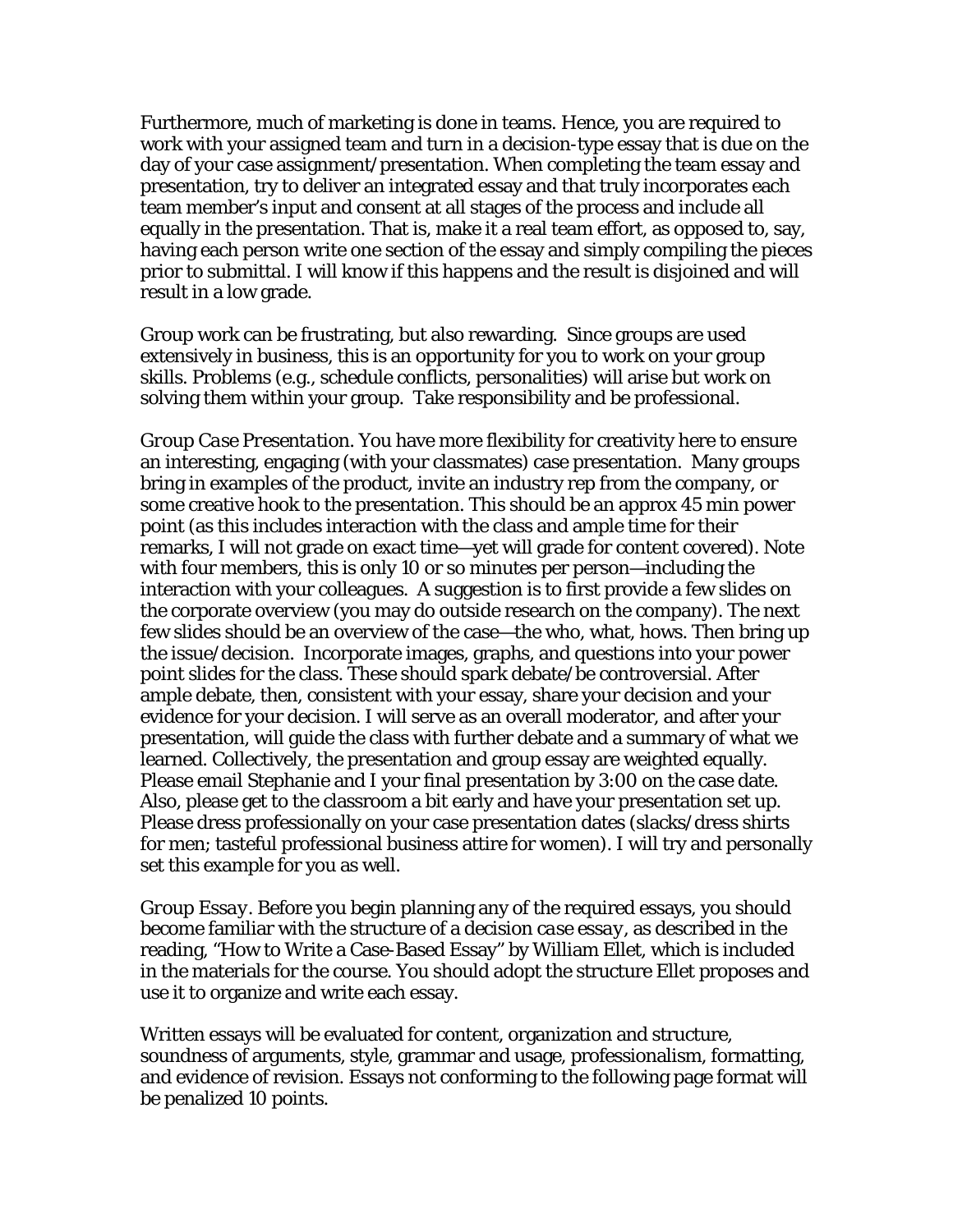- Written with double-spacing, page numbers, 1" margins, and 12-point font.
- Your name(s), the title of the case, and the date in the header or footer of all pages.
- Recommend a decision to the case protagonist, tell why it is the best option, and draft an action plan. Conciseness, completeness, and correctness are writing virtues that should be pursued. You may use some bullet points, yet, this should be in essay format.
- Exhibits, graphs, diagrams, and other types of objects are encouraged as means for organizing evidence, illustrating points of argument, showing steps in calculations, and otherwise augmenting the and preserving the flow of the written body of the essay.

#### **INDIVIDUAL WRITTEN CASES: (2 @ 25% each)**

In the format above, you will also write 2 decision cases. For effective written case strategies, refer to the template in Chapter 11 in the case handbook. I will assign the case on the class before it is due in class, to ensure you enough—but not too much—time to come to your case conclusions. You are welcome, even encouraged to discuss the case with classmates, but this is an INDIVIDUAL writing grade so absolutely no collaboration in the writing, argument construction, evidence support. Any violation such is a serious violation of UNLV honor code. This is *your* writing- due at the beginning of class (typed) on the respective due dates. These will not be accepted late.